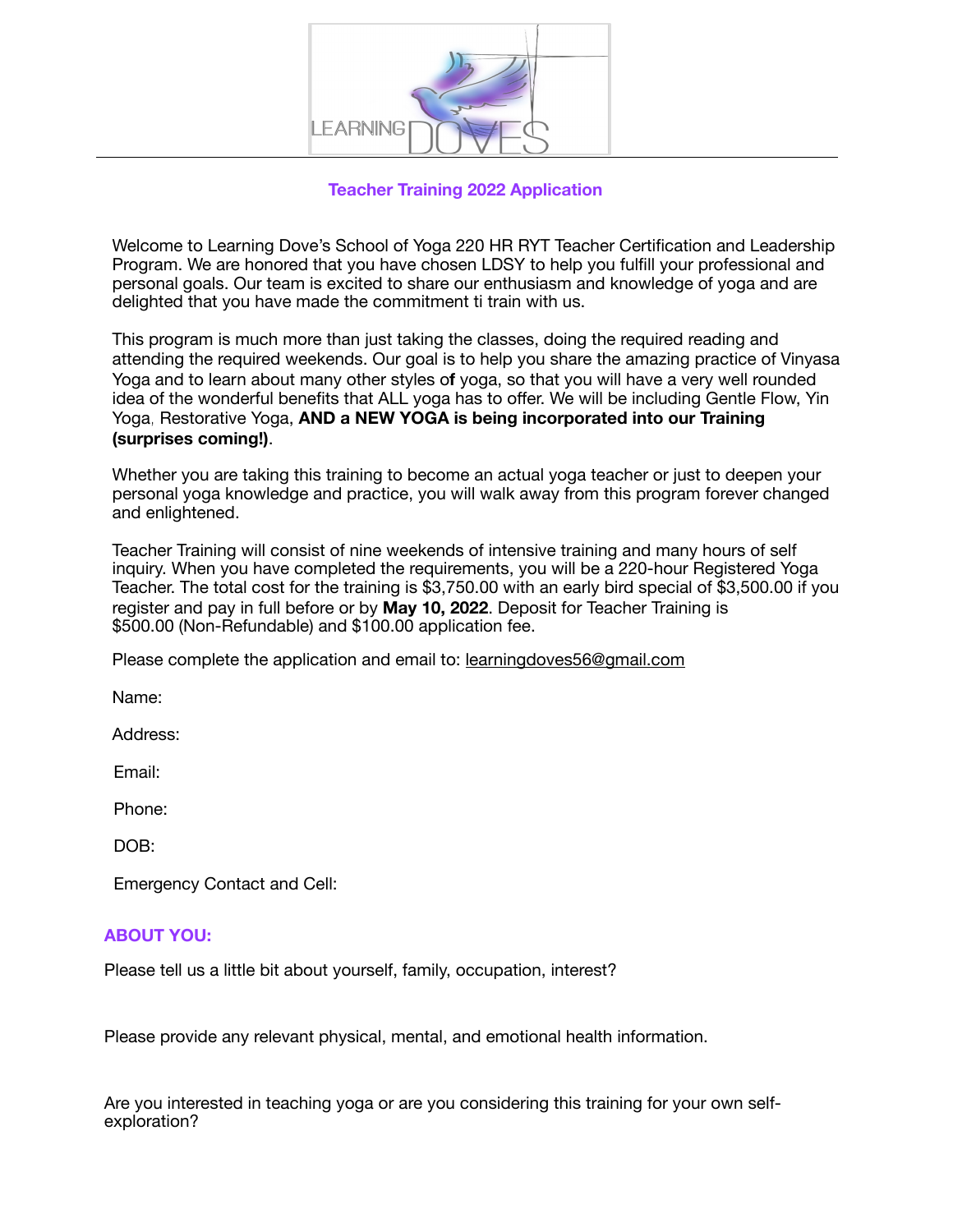

### **Tell us about your practice:**

What does yoga mean to you? Describe how your life has been impacted by practicing yoga.

What is your background and experience in yoga?

How often do you practice now? What style of yoga do you usually practice and why?

Please list any trainings, intensives/immersions or retreats you have attended and why?

Why do you want to be a certified teacher and what interests you in this particular teacher training program?

Are you currently teaching yoga? If so, where and what style do you teach?

Please take a few minutes and share with us any struggles (emotional, physical, or spiritual) that you have faced over this past year.

Please add any information that you would like our team to take into account what we are reviewing your application and acceptance into the Learning Dove's program.